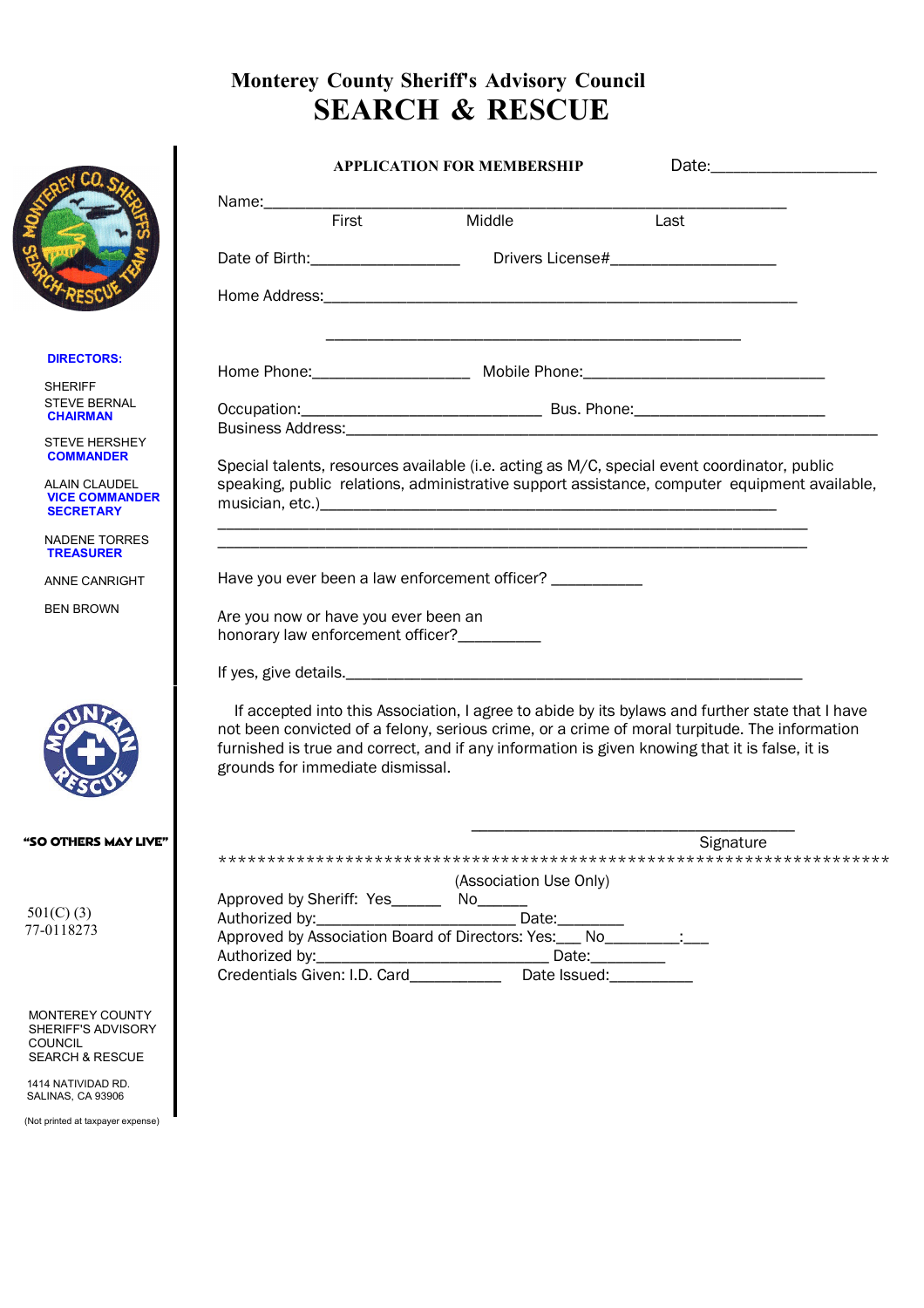| <b>MARITAL STATUS</b><br>Single<br>Married<br>Widowed<br>Divorced            | <b>SEX</b><br>Male<br>__ Female                                                                                                       | <b>FITNESS</b><br>Describe defect(s) | Any Physical Problems ? Yes _____ No ______                                                                           |  |                                                                                                                            |  |
|------------------------------------------------------------------------------|---------------------------------------------------------------------------------------------------------------------------------------|--------------------------------------|-----------------------------------------------------------------------------------------------------------------------|--|----------------------------------------------------------------------------------------------------------------------------|--|
| military service):<br>Year                                                   | Charge                                                                                                                                |                                      | Agency                                                                                                                |  | POLICE RECORD (except traffic violations, list all arrests for investigation by a law enforcement agency or<br>Disposition |  |
| <b>INSURANCE</b> (list all insurance policies carried by you or you spouse): |                                                                                                                                       |                                      | <u> 1980 - Jan Barbara, martin da shekara 1980 - An tsa a tsa a tsa a tsa a tsa a tsa a tsa a tsa a tsa a tsa a t</u> |  |                                                                                                                            |  |
| <b>Type</b>                                                                  | Name of Firm<br><u> 1980 - Johann Barbara, martxa alemaniar amerikan basar da da a shekara a shekara a shekara a shekara a shekar</u> |                                      | Coverage                                                                                                              |  |                                                                                                                            |  |
| LICENSE AND CERTIFICATES:<br>Pilot License #<br><b>EMT</b>                   |                                                                                                                                       |                                      |                                                                                                                       |  | <b>Expiration Date:</b>                                                                                                    |  |
| Tracking, etc.:                                                              |                                                                                                                                       |                                      |                                                                                                                       |  | Special abilities, training and experience, club memberships, etc.: Ski Patrol, Four-Wheel Drive Club, Climbers,           |  |
|                                                                              |                                                                                                                                       |                                      |                                                                                                                       |  | I hereby certify that all statements made in this application or in any of the attachments, are true and complete          |  |

to the best of my knowledge and belief; and I understand that any deliberate mis-statements or concealment of material facts may subject me to disqualification or dismissal from the Monterey County Sheriff's SAR Team.

Date: \_\_\_\_\_\_\_\_\_\_\_ Signature: \_\_\_\_\_\_\_\_\_\_\_\_\_\_\_\_\_\_\_\_\_\_\_\_\_ SSN: \_\_\_\_\_\_\_\_\_\_\_\_\_\_\_\_\_\_\_\_\_\_\_\_\_\_\_\_\_\_\_\_

2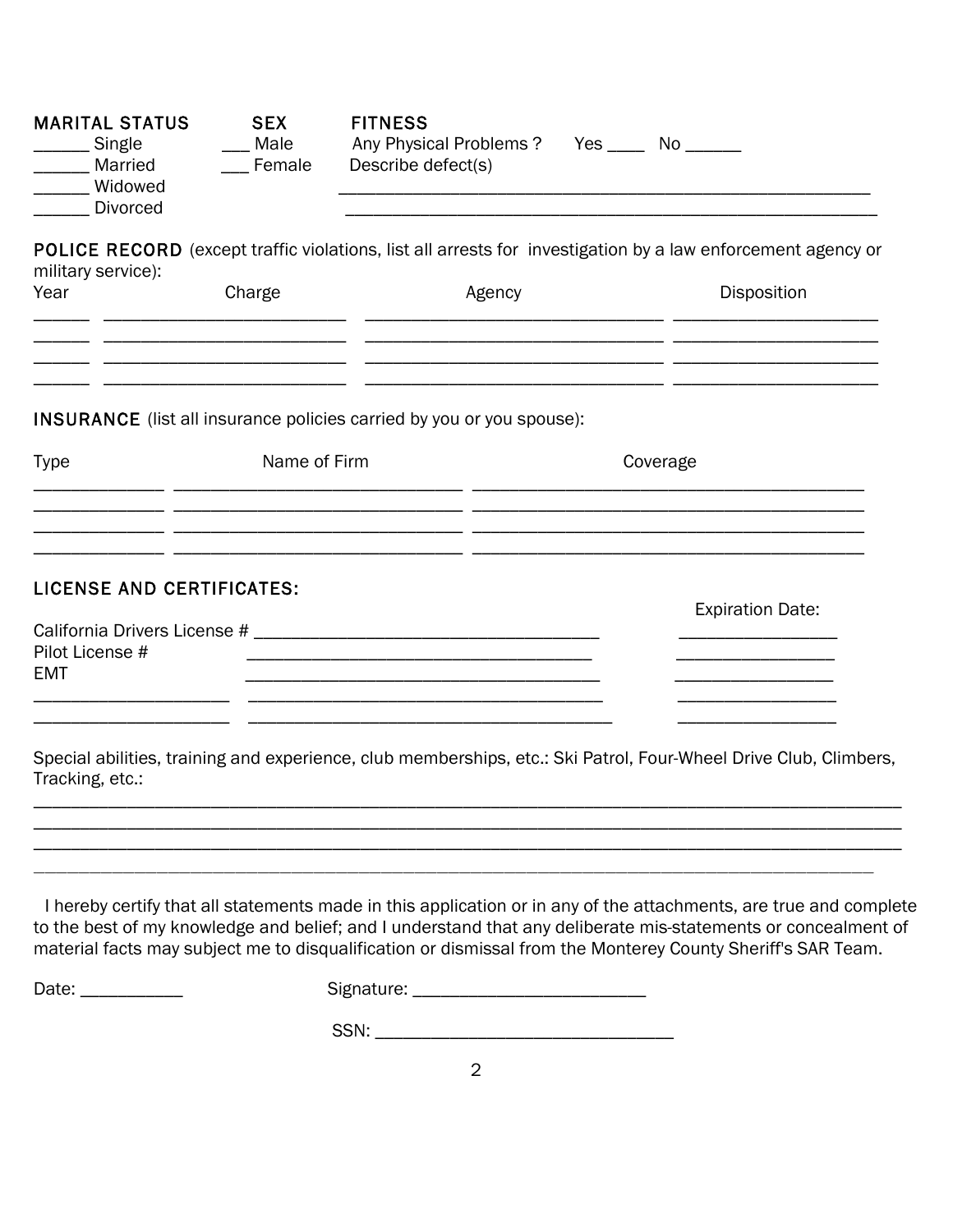### Please Include:

1) A brief resume about yourself, your qualifications, if any, and why you would like to be a member of this team. (can be hand written)

2) Take page 4 to your employer (if not self employed) Have them fill out and return to address below. We need to know how they will support your participation on call outs. This would not be every call but we need to know that if the situation warrants the need for personnel you will be available. You may also be out on an extended call that would overlap with work hours. This letter is important!

#### Mail pages 1, 2 & 5 and above items to:

 Monterey County Sheriff's Advisory Council Search & Rescue 1414 Natividad Rd. Salinas, CA 93906 Attn: Deputy Jesse Villasenor

#### In a separate envelope:

3) Obtain a letter from your doctor stating that you are physically capable of participating in the rigorous work that this team does. This letter is in strict confidentiality between your doctor and the Sheriff's Office and will not be available to this team.

#### Send to Deputy Jesse Villasenor (Confidential) at above address

4) The Disaster Service Worker Registration form will be filled out at time of swear in after acceptance to team.

#### At time of review:

You will be asked to sign a wavier for the Sheriff's Office to do a thorough background check.

You will be notified to appear in front of the SAR Team Board of Directors and Sheriff's Office Team Supervisor for an informal interview. Thank you for your interest.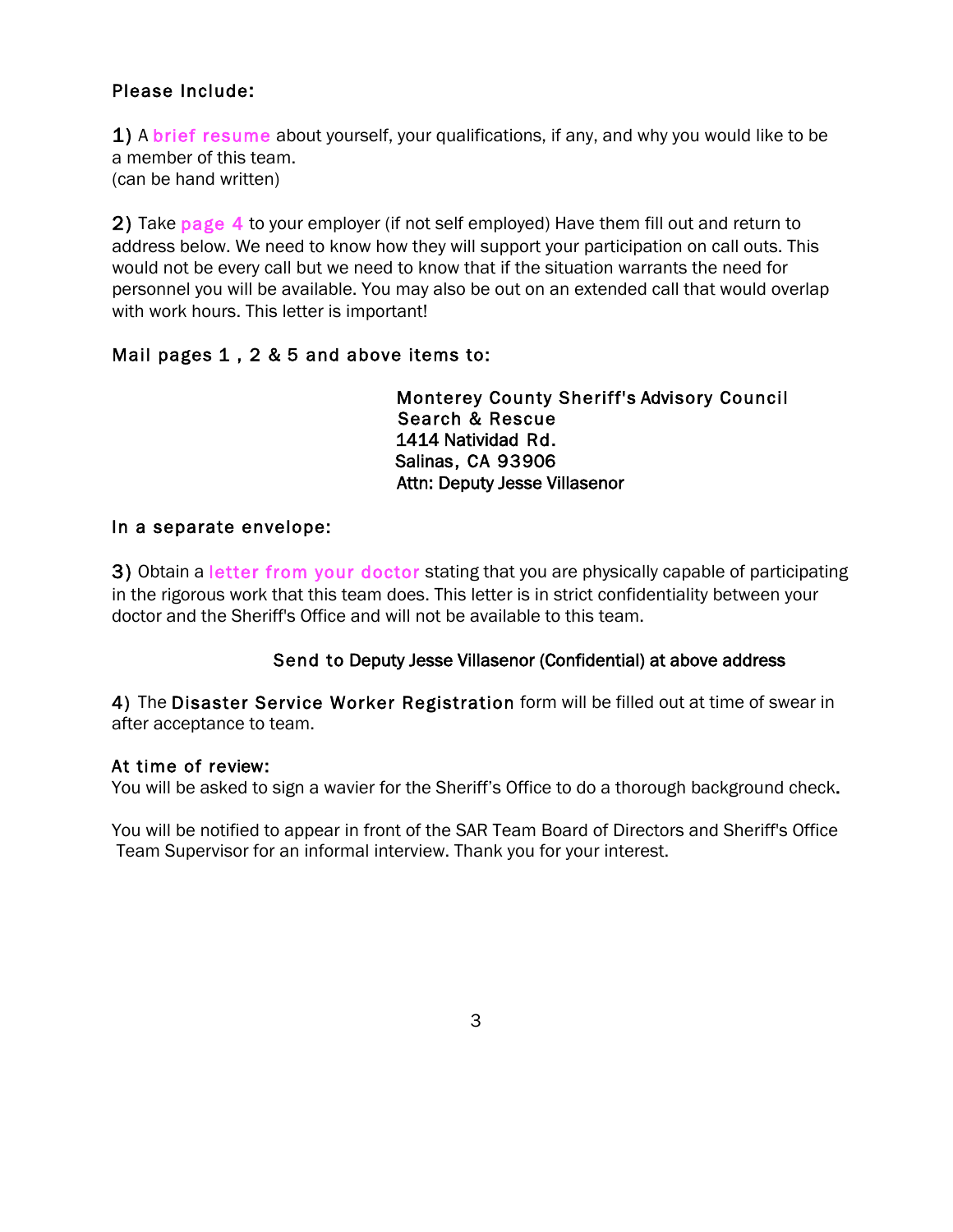TO: The employer of \_\_\_\_\_\_\_\_\_\_\_\_\_\_\_\_\_\_\_\_\_\_\_\_\_\_\_\_\_\_\_

FROM: Monterey County Sheriff's Advisory Council Search and Rescue 1414 Natividad Rd. Salinas, CA 93906

SUBJECT: VOLUNTEERISM TO SEARCH AND RESCUE.

 Your employee as listed above. has applied to become a volunteer with the Monterey County Sheriffs Search and Rescue Team. This worthwhile activity involves strenuous training and participation in rope rescue for over the cliff work, confined space training, as well as First Responder and cardio-pulmonary training.

 Interested Individuals are requested to discuss with their immediate supervisor as well as department head and to obtain their consent in order to participate.

 It must be known that volunteers are on call 24 hours per day and seven days a week to rescue stranded and; or injured individuals as well as search for lost individuals in Monterey County as well as with counties that we have a mutual assistance agreement with.

 Volunteers MUST be able to respond to call-outs on a 20 minute time limit regardless of the time of day or work involvement.

We would appreciate your filling out the form below and having it returned to our office for evaluation.

Thank you The Board of Directors Monterey County Sheriff's SAR Volunteers

I understand the circumstances as described above and can/cannot grant \_\_\_\_\_\_\_\_\_\_\_\_\_\_\_\_\_\_\_\_\_\_\_\_\_\_\_ permission to become a member.

If permitted to join we WILL/will NOT dock his/her pay/salary for his/her participation with Search and Rescue.

| Immediate supervisor<br>Telephone ___________________________ | Date | Department head | Date |
|---------------------------------------------------------------|------|-----------------|------|
|                                                               |      |                 |      |
|                                                               |      |                 |      |
|                                                               |      |                 |      |
|                                                               |      |                 |      |
|                                                               |      |                 |      |
|                                                               |      |                 |      |